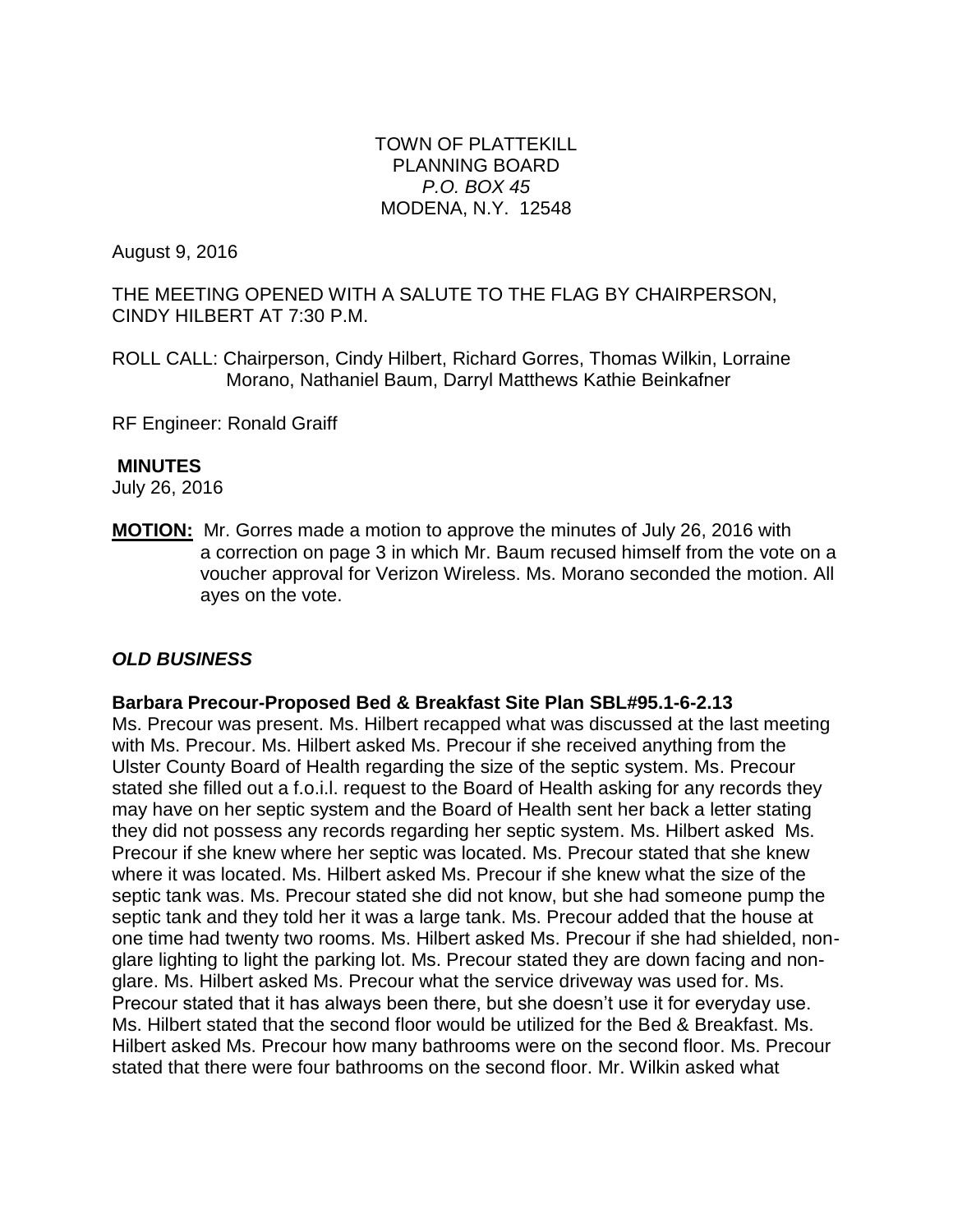Page 2 August 9, 2016 Planning Board minutes

District this proposed Bed & Breakfast was located in. Ms. Hilbert stated this proposal was located in the RS-1 Zoning District. Mr. Wilkin stated that the Zoning District should be added to the map. There was discussion regarding adding the tax and location maps to the plan as well. Mr. Matthews stated this application would be going to the Ulster County Planning Board for review. Ms. Precour was asked to provide data on the lighting fixtures which would be included in the submittal package to the Ulster County Planning Board. There was a determination that the Short Form EAF could be reviewed. The Planning Board members went over the SEQRA form Part I and Part II. An addition was made to the SEQRA form under "*brief description of proposed action"* "5 room Bed & Breakfast with up to ten occupants" was added to the SEQRA form.

- **MOTION:** Mr. Wilkin made a motion that the Planning Board take lead agency with Mr. Gorres seconding the motion. All ayes on the vote.
- **MOTION:** Mr. Wilkin made a motion to type this as an unlisted action with Mr. Gorres seconding the motion. All ayes on the vote.
- **MOTION**: Mr. Wilkin made a motion to declare this a negative declaration with Mr. Gorres seconding the motion. All ayes on the vote.

There was a determination to set this application up for a public hearing for September  $13<sup>th</sup>$ .

*As soon as the lighting data is submitted, the application will be sent to the Ulster County Planning Board for their review. A public hearing will be set up for September 13th .* 

## **Cellco Partnership d/b/a Verizon Wireless (Decker Road)SBL#108.3-1 & 18.1**

Mr. Baum recused himself from the discussion.

Mr. Scott Olson and Collin Fazio were present to represent the applicant. Mr. Olson stated that they are very close to finishing work on the SWPPP details. There was discussion regarding when the shock clock started and if the applicant was willing to grant an extension. Mr. Olson stated that on the record as to the extent the shock clock needs to be extended, Verizon Wireless agrees to extend it for a reasonable amount of time so that the SWPPP can be extended and SEQRA can be completed. Mr. Olson added that he will send a letter to the Planning Board to that effect. Mr. Olson stated that he will have his Engineer get in contact with Mr. Clouser to finish up the SWPPP. Mr. Olson stated he would like some clarification of Mr. Clouser's August 4, 2016 comment letter, page 2, II under Environmental Review under SEQRA, in regard to a Habitat Assessment. Mr. Olson stated that as part of all their investigations, they have an obligation under Federal Law to conduct their own environmental review. Mr. Olson stated they have information from the NY State Fish and Wildlife Service that says that they know that this is a potential habitat area for the Indiana Bat and the Long Eared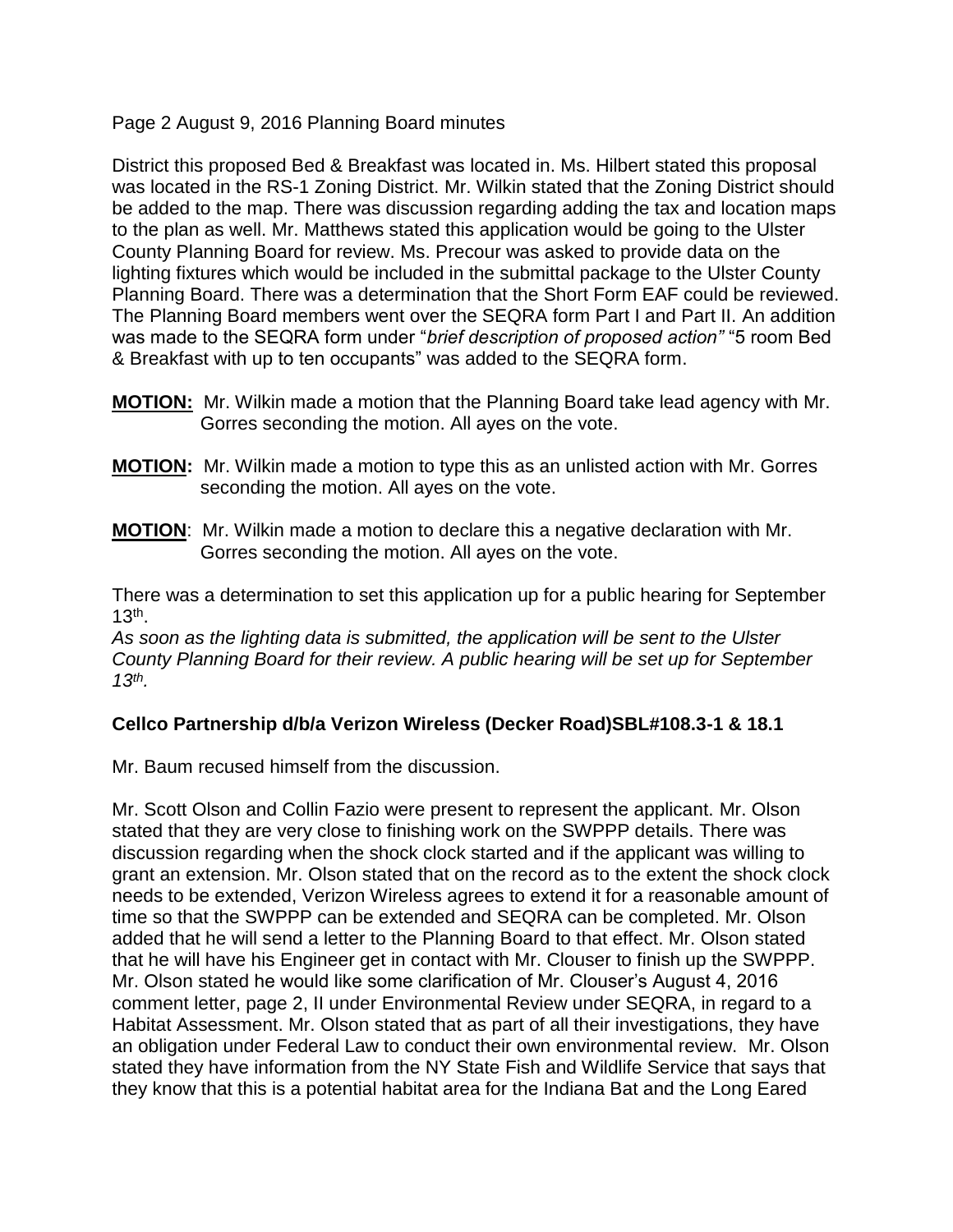Page 3 August 9, 2016 Planning Board minutes

Bat. Mr. Olson further stated that they were told by NY State Fish and Wildlife that they take precautions of not disturbing the area between April 1 and September 30, so they can't cut significant trees during that time frame. Mr. Olson added that he has a letter from D.E.C. stating that there are no threatened or endangered species on the site. Mr. Olson stated that he could provide a copy of the letter for the Planning Board. Mr. Olson added that they would have to discuss the extent of the Habitat Assessment with Mr. Clouser. Mr. Olson stated that he would draft a maintenance agreement which he would provide to the Town. There was a determination that this application would be going to the Ulster County Planning Board for their review and comment, after SEQRA is completed. Ms. Hilbert asked Mr. Graiff if he had comments. Mr. Graiff recapped his review of the initial project and subsequent submission. Mr. Graiff stated there was a conflict on what was submitted by the RF Engineer from Verizon Wireless in that the same color was utilized to express the same value to show a coverage gap. Mr. Graiff went on to explain the process that the RF Engineer from Verizon Wireless did to show the coverage gap (a copy of that information is in the file). Mr. Graiff stated that ultimately Verizon has demonstrated the need for this site and that this site does fill in the gaps. Mr. Olson stated that he will have his Engineer get in contact with Mr. Clouser. Ms. Hilbert stated that Verizon Wireless will be put on the agenda when the SWPPP is completed and comments are received by the Planning Board Engineer. *The applicant will be placed on a further agenda when the SWPPP is completed and the Planning Board Engineering comments are received.*

# *DISCUSSION*

## **Training**

Mr. Wilkin indicated that the Town of Shawangunk would be putting on a training for their Planning Board on September 6 at 6:00 p.m. and Dennis Doyle would be the speaker. Mr. Wilkin stated it will be held at the Shawangunk Town Hall and their Planning Board meeting starts at 7:00 p.m. Mr. Wilkin added that the Ulster County Planning Board would also most likely have a training session September 26<sup>th</sup>. At the Ulster County Community College.

## *VOUCHERS*

Planning Board Engineer David Clouser for Barton & Loguidice

| Applicant                                                           | <b>Amount</b>    | <b>Motion</b>                                      |
|---------------------------------------------------------------------|------------------|----------------------------------------------------|
| <b>Verizon Wireless</b><br>(Mr. Baum recused himself from the vote) | \$1,904.50       | Mr. Gorres/Mr. Matthews                            |
| <b>Acworth Veterinary Clinic</b><br><b>Dunkin Donuts</b>            | 135.00<br>472.50 | Mr. Gorres/Mr. Matthews<br>Mr. Gorres/Mr. Matthews |